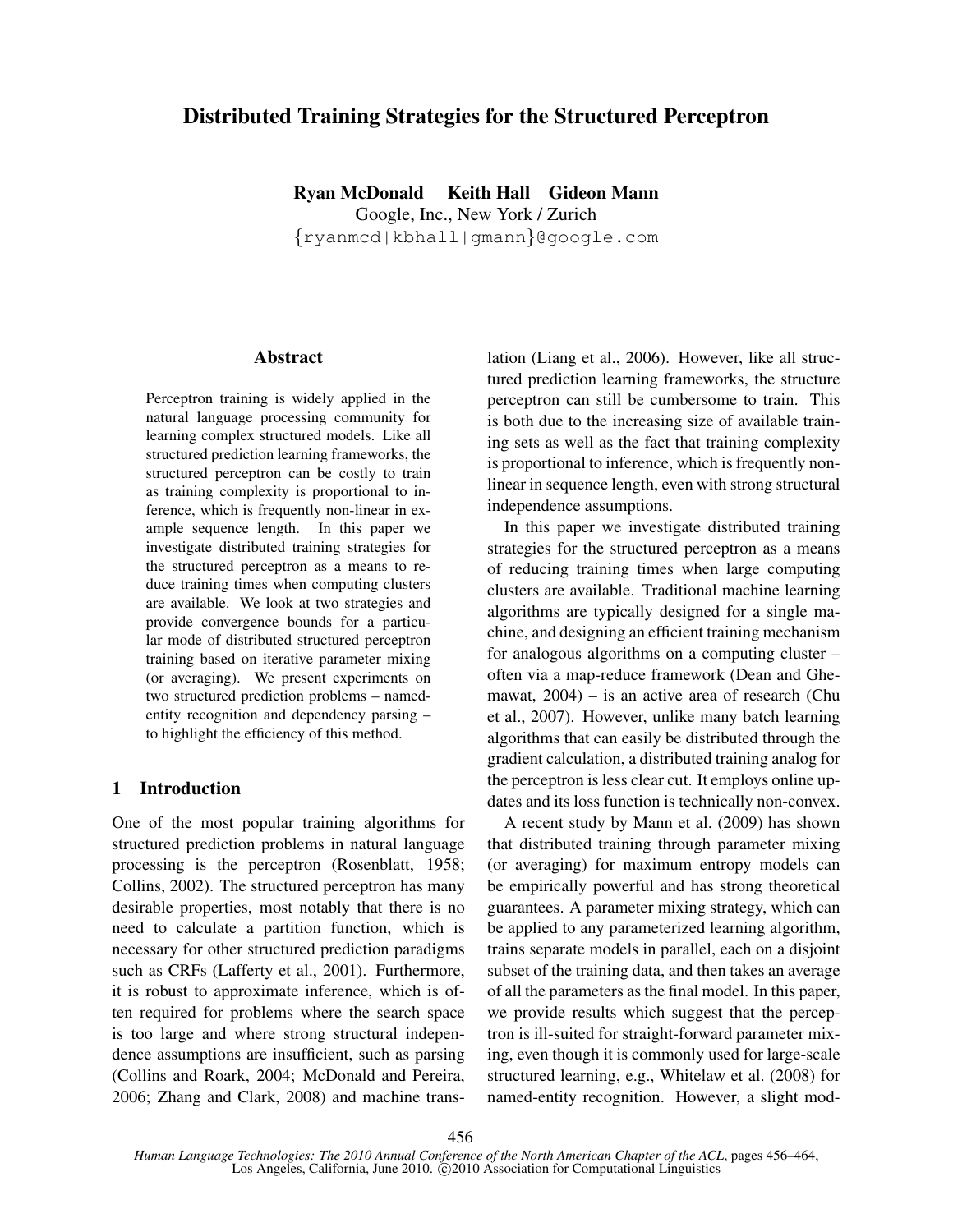ification we call *iterative parameter mixing* can be shown to: 1) have similar convergence properties to the standard perceptron algorithm, 2) find a separating hyperplane if the training set is separable, 3) reduce training times significantly, and 4) produce models with comparable (or superior) accuracies to those trained serially on all the data.

## 2 Related Work

Distributed cluster computation for many batch training algorithms has previously been examined by Chu et al. (2007), among others. Much of the relevant prior work on online (or sub-gradient) distributed training has been focused on asynchronous optimization via gradient descent. In this scenario, multiple machines run stochastic gradient descent simultaneously as they update and read from a shared parameter vector asynchronously. Early work by Tsitsiklis et al. (1986) demonstrated that if the delay between model updates and reads is bounded, then asynchronous optimization is guaranteed to converge. Recently, Zinkevich et al. (2009) performed a similar type of analysis for online learners with asynchronous updates via stochastic gradient descent. The asynchronous algorithms in these studies require shared memory between the distributed computations and are less suitable to the more common cluster computing environment, which is what we study here.

While we focus on the perceptron algorithm, there is a large body of work on training structured prediction classifiers. For batch training the most common is conditional random fields (CRFs) (Lafferty et al., 2001), which is the structured analog of maximum entropy. As such, its training can easily be distributed through the gradient or sub-gradient computations (Finkel et al., 2008). However, unlike perceptron, CRFs require the computation of a partition function, which is often expensive and sometimes intractable. Other batch learning algorithms include M3Ns (Taskar et al., 2004) and Structured SVMs (Tsochantaridis et al., 2004). Due to their efficiency, online learning algorithms have gained attention, especially for structured prediction tasks in NLP. In addition to the perceptron (Collins, 2002), others have looked at stochastic gradient descent (Zhang, 2004), passive aggressive algorithms (McDonald et Perceptron( $\mathcal{T} = \{(\mathbf{x}_t, \mathbf{y}_t)\}_{t=1}^{|\mathcal{T}|}$ ) 1.  $\mathbf{w}^{(0)} = \mathbf{0}$ ;  $k = 0$ 2. for  $n:1..N$ 3. for  $t : 1..T$ 4. Let  $\mathbf{y}' = \arg \max_{\mathbf{y}'} \mathbf{w}^{(k)} \cdot \mathbf{f}(\mathbf{x}_t, \mathbf{y}')$ 5. if  $y' \neq y_t$ 6.  ${\bf w}^{(k+1)} = {\bf w}^{(k)} + {\bf f}({\bf x}_t, {\bf y}_t) - {\bf f}({\bf x}_t, {\bf y}')$ 7.  $k = k + 1$ 8. return  $\mathbf{w}^{(k)}$ 



al., 2005; Crammer et al., 2006), the recently introduced confidence weighted learning (Dredze et al., 2008) and coordinate descent algorithms (Duchi and Singer, 2009).

### 3 Structured Perceptron

The structured perceptron was introduced by Collins (2002) and we adopt much of the notation and presentation of that study. The structured percetron algorithm – which is identical to the multi-class perceptron – is shown in Figure 1. The perceptron is an online learning algorithm and processes training instances one at a time during each epoch of training. Lines 4-6 are the core of the algorithm. For a inputoutput training instance pair  $(\mathbf{x}_t, \mathbf{y}_t) \in \mathcal{T}$ , the algorithm predicts a structured output  $\mathbf{y}' \in \mathcal{Y}_t$ , where  $\mathcal{Y}_t$ is the space of permissible structured outputs for input  $x_t$ , e.g., parse trees for an input sentence. This prediction is determined by a linear classifier based on the dot product between a high-dimensional feature representation of a candidate input-output pair  $f(x, y) \in \mathbb{R}^M$  and a corresponding weight vector  $\mathbf{w} \in \mathbb{R}^M$ , which are the parameters of the model<sup>1</sup>. If this prediction is incorrect, then the parameters are updated to add weight to features for the corresponding correct output  $y_t$  and take weight away from features for the incorrect output  $y'$ . For structured prediction, the inference step in line 4 is problem dependent, e.g., CKY for context-free parsing.

A training set T is separable with margin  $\gamma$ 0 if there exists a vector  $\mathbf{u} \in \mathbb{R}^M$  with  $\|\mathbf{u}\| = 1$ such that  $\mathbf{u} \cdot \mathbf{f}(\mathbf{x}_t, \mathbf{y}_t) - \mathbf{u} \cdot \mathbf{f}(\mathbf{x}_t, \mathbf{y}') \ge \gamma$ , for all  $(\mathbf{x}_t, \mathbf{y}_t) \in \mathcal{T}$ , and for all  $\mathbf{y}' \in \mathcal{Y}_t$  such that  $\mathbf{y}' \neq \mathbf{y}_t$ . Furthermore, let  $R \geq ||{\bf f}({\bf x}_t,{\bf y}_t) - {\bf f}({\bf x}_t,{\bf y}')||$ , for all  $(\mathbf{x}_t, \mathbf{y}_t) \in \mathcal{T}$  and  $\mathbf{y}' \in \mathcal{Y}_t$ . A fundamental theorem

<sup>&</sup>lt;sup>1</sup>The perceptron can be kernalized for non-linearity.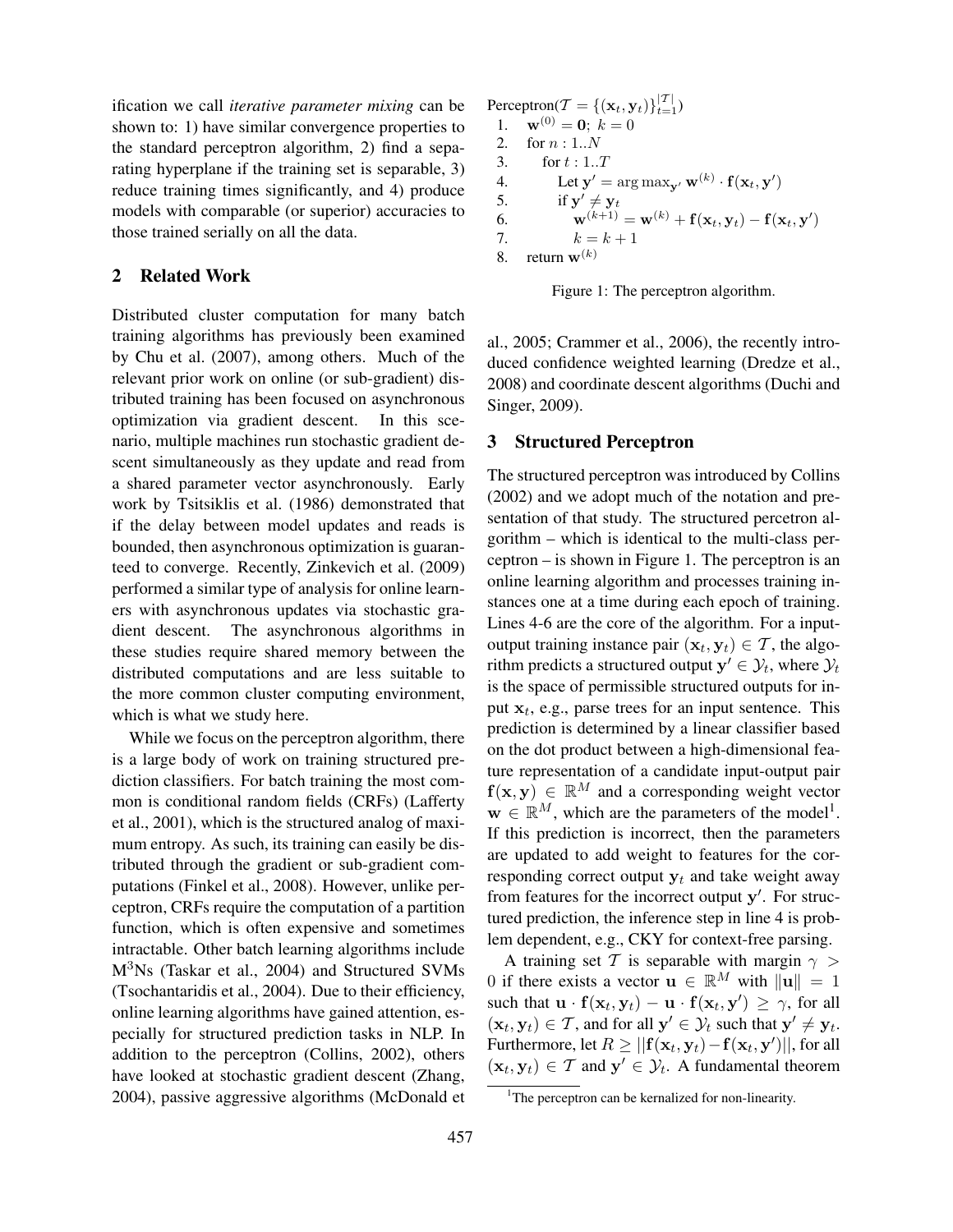of the perceptron is as follows:

Theorem 1 (Novikoff (1962)). *Assume training set* T *is separable by margin* γ*. Let* k *be the number of mistakes made training the perceptron (Figure 1) on* T. If training is run indefinitely, then  $k \leq \frac{R^2}{\gamma^2}$  $\frac{R^2}{\gamma^2}$ .

*Proof.* See Collins (2002) Theorem 1.  $\Box$ 

Theorem 1 implies that if  $T$  is separable then 1) the perceptron will converge in a finite amount of time, and 2) will produce a w that separates  $\mathcal T$ . Collins also proposed a variant of the structured perceptron where the final weight vector is a weighted average of all parameters that occur during training, which he called the *averaged perceptron* and can be viewed as an approximation to the voted perceptron algorithm (Freund and Schapire, 1999).

### 4 Distributed Structured Perceptron

In this section we examine two distributed training strategies for the perceptron algorithm based on parameter mixing.

### 4.1 Parameter Mixing

Distributed training through parameter mixing is a straight-forward way of training classifiers in parallel. The algorithm is given in Figure 2. The idea is simple: divide the training data  $T$  into  $S$  disjoint *shards* such that  $\mathcal{T} = \{T_1, \ldots, T_S\}$ . Next, train perceptron models (or any learning algorithm) on each shard in parallel. After training, set the final parameters to a weighted mixture of the parameters of each model using mixture coefficients  $\mu$ . Note that we call this strategy *parameter mixing* as opposed to *parameter averaging* to distinguish it from the averaged perceptron (see previous section). It is easy to see how this can be implemented on a cluster through a map-reduce framework, i.e., the map step trains the individual models in parallel and the reduce step mixes their parameters. The advantages of parameter mixing are: 1) that it is parallel, making it possibly to scale to extremely large data sets, and 2) it is resource efficient, in particular with respect to network usage as parameters are not repeatedly passed across the network as is often the case for exact distributed training strategies.

For maximum entropy models, Mann et al. (2009) show it is possible to bound the norm of the dif-

$$
\text{PerceptronParamMix}(\mathcal{T} = \{(\mathbf{x}_t, \mathbf{y}_t)\}_{t=1}^{|\mathcal{T}|})
$$

1. Shard T into S pieces  $\mathcal{T} = \{T_1, \ldots, T_S\}$ 

2.  $\mathbf{w}^{(i)} = \text{Perceptron}(\mathcal{T}_i)$  †

3.  $\mathbf{w} = \sum_i \mu_i \mathbf{w}^{(i)}$ 

4. return w

Figure 2: Distributed perceptron using a parameter mixing strategy. † Each  $w^{(i)}$  is computed in parallel.  $\ddagger \mu =$  $\{\mu_1,\ldots,\mu_S\}, \forall \mu_i \in \boldsymbol{\mu} : \mu_i \geq 0$  and  $\sum_i \mu_i = 1$ .

‡

ference between parameters trained on all the data serially versus parameters trained with parameter mixing. However, their analysis requires a stability bound on the parameters of a regularized maximum entropy model, which is not known to hold for the perceptron. In Section 5, we present empirical results showing that parameter mixing for distributed perceptron can be sub-optimal. Additionally, Dredze et al. (2008) present negative parameter mixing results for confidence weighted learning, which is another online learning algorithm. The following theorem may help explain this behavior.

Theorem 2. *For a any training set* T *separable by margin* γ*, the perceptron algorithm trained through a parameter mixing strategy (Figure 2) does not necessarily return a separating weight vector* w*.*

*Proof.* Consider a binary classification setting where  $\mathcal{Y} = \{0, 1\}$  and T has 4 instances. We distribute the training set into two shards,  $\mathcal{T}_1 = \{(\mathbf{x}_{1,1}, \mathbf{y}_{1,1}), (\mathbf{x}_{1,2}, \mathbf{y}_{1,2})\}$  and  $\mathcal{T}_2 =$  $\{(\mathbf{x}_{2,1}, \mathbf{y}_{2,1}), (\mathbf{x}_{2,2}, \mathbf{y}_{2,2})\}.$  Let  $\mathbf{y}_{1,1} = \mathbf{y}_{2,1} = 0$  and  $\mathbf{y}_{1,2} = \mathbf{y}_{2,2} = 1$ . Now, let  $\mathbf{w}, \mathbf{f} \in \mathbb{R}^6$  and using block features, define the feature space as,

| $f(\mathbf{x}_{1,1},0) = [1 1 0 0 0 0]$      | $f(\mathbf{x}_{1,1}, 1) = [0 0 0 1 1 0]$           |
|----------------------------------------------|----------------------------------------------------|
| $f(\mathbf{x}_{1,2},0) = [0\ 0\ 1\ 0\ 0\ 0]$ | $f(\mathbf{x}_{1,2}, 1) = [0 \ 0 \ 0 \ 0 \ 0 \ 1]$ |
| $f(\mathbf{x}_{2,1},0) = [0 1 1 0 0 0]$      | $f(\mathbf{x}_{2,1}, 1) = [0 0 0 0 1 1]$           |
| $f(\mathbf{x}_{2,2},0) = [1 0 0 0 0 0]$      | $f(\mathbf{x}_{2,2}, 1) = [0 \ 0 \ 0 \ 1 \ 0 \ 0]$ |

Assuming label 1 tie-breaking, parameter mixing returns  $w^1$ =[1 1 0 -1 -1 0] and  $w^2$ =[0 1 1 0 -1 -1]. For any  $\mu$ , the mixed weight vector w will not separate all the points. If both  $\mu_1/\mu_2$  are non-zero, then all examples will be classified 0. If  $\mu_1=1$  and  $\mu_2=0$ , then  $(x_{2,2}, y_{2,2})$  will be incorrectly classified as 0 and  $(\mathbf{x}_{1,2}, \mathbf{y}_{1,2})$  when  $\mu_1=0$  and  $\mu_2=1$ . But there is a separating weight vector  $w = [-1 \ 2 \ -1 \ 1 \ -2 \ 1]$ .  $\Box$ 

This counter example does not say that a parameter mixing strategy will not converge. On the contrary,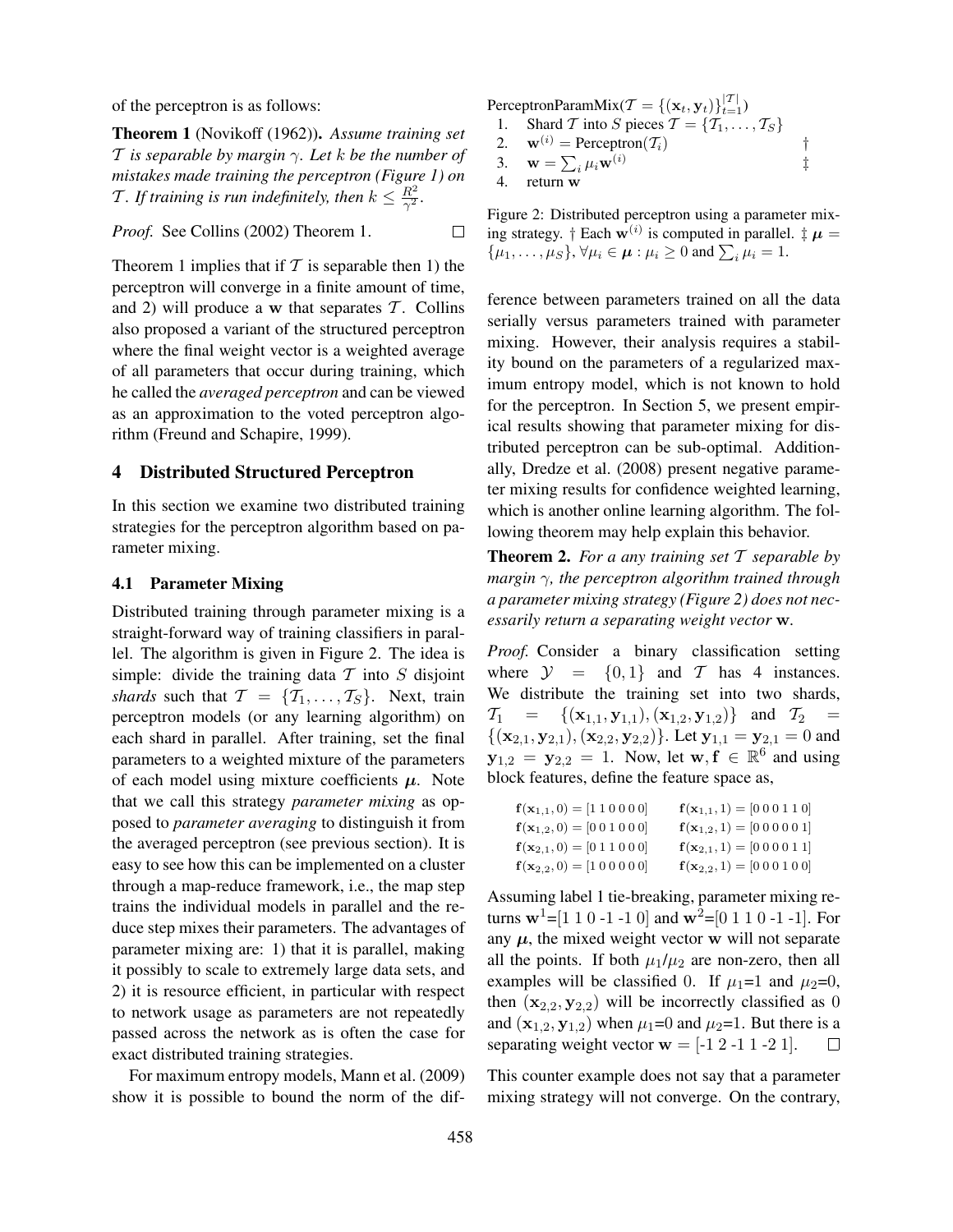if  $T$  is separable, then each of its subsets is separable and converge via Theorem 1. What it does say is that, independent of  $\mu$ , the mixed weight vector produced after convergence will not necessarily separate the entire data, even when  $T$  is separable.

### 4.2 Iterative Parameter Mixing

Consider a slight augmentation to the parameter mixing strategy. Previously, each parallel perceptron was trained to convergence before the parameter mixing step. Instead, shard the data as before, but train a single epoch of the perceptron algorithm for each shard (in parallel) and mix the model weights. This mixed weight vector is then re-sent to each shard and the perceptrons on those shards reset their weights to the new mixed weights. Another single epoch of training is then run (again in parallel over the shards) and the process repeats. This *iterative parameter mixing* algorithm is given in Figure 3.

Again, it is easy to see how this can be implemented as map-reduce, where the map computes the parameters for each shard for one epoch and the reduce mixes and re-sends them. This is analogous to batch distributed gradient descent methods where the gradient for each shard is computed in parallel in the map step and the reduce step sums the gradients and updates the weight vector. The disadvantage of iterative parameter mixing, relative to simple parameter mixing, is that the amount of information sent across the network will increase. Thus, if network latency is a bottleneck, this can become problematic. However, for many parallel computing frameworks, including both multi-core computing as well as cluster computing with high rates of connectivity, this is less of an issue.

Theorem 3. *Assume a training set* T *is separable by margin*  $\gamma$ *. Let*  $k_{i,n}$  *be the number of mistakes that occurred on shard* i *during the* n*th epoch of training. For any* N*, when training the perceptron with iterative parameter mixing (Figure 3),*

$$
\sum_{n=1}^{N} \sum_{i=1}^{S} \mu_{i,n} k_{i,n} \le \frac{R^2}{\gamma^2}
$$

*Proof.* Let  $w^{(i,n)}$  to be the weight vector for the ith shard after the nth epoch of the main loop and let  $\mathbf{w}^{([i,n]-k)}$  be the weight vector that existed on shard *i* in the *n*th epoch *k* errors before  $\mathbf{w}^{(i,n)}$ . Let

PerceptronIterParamMix( $\mathcal{T} = \{(\mathbf{x}_t, \mathbf{y}_t)\}_{t=1}^{|\mathcal{T}|}$ )

- 1. Shard T into S pieces  $\mathcal{T} = \{T_1, \ldots, T_S\}$
- 2.  $w = 0$
- 3. for n : 1..N
- 4.  $\mathbf{w}^{(i,n)} = \text{OneEpochPerceptron}(\mathcal{T}_i, \mathbf{w})$  †
- 5.  $\mathbf{w} = \sum_i \mu_{i,n} \mathbf{w}^{(i,n)}$ ‡
- 6. return w

OneEpochPerceptron( $T$ , w<sup>\*</sup>)

- 1.  $\mathbf{w}^{(0)} = \mathbf{w}^*$ ;  $k = 0$ 2. for  $t : 1..T$
- 3. Let  $\mathbf{y}' = \arg \max_{\mathbf{y}'} \mathbf{w}^{(k)} \cdot \mathbf{f}(\mathbf{x}_t, \mathbf{y}')$
- 4. if  $y' \neq y_t$
- 5.  $\mathbf{w}^{(k+1)} = \mathbf{w}^{(k)} + \mathbf{f}(\mathbf{x}_t, \mathbf{y}_t) \mathbf{f}(\mathbf{x}_t, \mathbf{y}')$
- 6.  $k = k + 1$
- 7. return  $\mathbf{w}^{(k)}$

Figure 3: Distributed perceptron using an iterative parameter mixing strategy.  $\dagger$  Each  $\mathbf{w}^{(i,n)}$  is computed in parallel.  $\sharp \mu_n = {\mu_{1,n}, \ldots, \mu_{S,n}}$ ,  $\forall \mu_{i,n} \in \mu_n: \mu_{i,n} \ge 0$  and  $\forall n: \sum_{i} \mu_{i,n} = 1.$ 

 $\mathbf{w}^{(\text{avg},n)}$  be the mixed vector from the weight vectors returned after the nth epoch, i.e.,

$$
\mathbf{w}^{(\text{avg},n)} = \sum_{i=1}^{S} \mu_{i,n} \mathbf{w}^{(i,n)}
$$

Following the analysis from Collins (2002) Theorem 1, by examining line 5 of OneEpochPerceptron in Figure 3 and the fact that u separates the data by  $\gamma$ :

$$
\mathbf{u} \cdot \mathbf{w}^{(i,n)} = \mathbf{u} \cdot \mathbf{w}^{([i,n]-1)} \n+ \mathbf{u} \cdot (\mathbf{f}(\mathbf{x}_t, \mathbf{y}_t) - \mathbf{f}(\mathbf{x}_t, \mathbf{y}')) \n\geq \mathbf{u} \cdot \mathbf{w}^{([i,n]-1)} + \gamma \n\geq \mathbf{u} \cdot \mathbf{w}^{([i,n]-2)} + 2\gamma \n... \geq \mathbf{u} \cdot \mathbf{w}^{(\text{avg}, n-1)} + k_{i,n} \gamma \quad \text{(A1)}
$$

That is,  $\mathbf{u} \cdot \mathbf{w}^{(i,n)}$  is bounded below by the average weight vector for the  $n$ -1st epoch plus the number of mistakes made on shard  $i$  during the nth epoch times the margin  $\gamma$ . Next, by OneEpochPerceptron line 5, the definition of R, and  $\mathbf{w}^{([i,n]-1)}(\mathbf{f}(\mathbf{x}_t, \mathbf{y}_t)$  $f(\mathbf{x}_t, \mathbf{y}') \leq 0$  when line 5 is called:

$$
\|\mathbf{w}^{(i,n)}\|^2 = \|\mathbf{w}^{([i,n]-1)}\|^2
$$
  
+  $\|\mathbf{f}(\mathbf{x}_t, \mathbf{y}_t) - \mathbf{f}(\mathbf{x}_t, \mathbf{y}')\|^2$   
+  $2\mathbf{w}^{([i,n]-1)}(\mathbf{f}(\mathbf{x}_t, \mathbf{y}_t) - \mathbf{f}(\mathbf{x}_t, \mathbf{y}'))$   
 $\leq \|\mathbf{w}^{([i,n]-1)}\|^2 + R^2$   
 $\leq \|\mathbf{w}^{([i,n]-2)}\|^2 + 2R^2$   
...  $\leq \|\mathbf{w}^{(\text{avg},n-1)}\|^2 + k_{i,n}R^2$  (A2)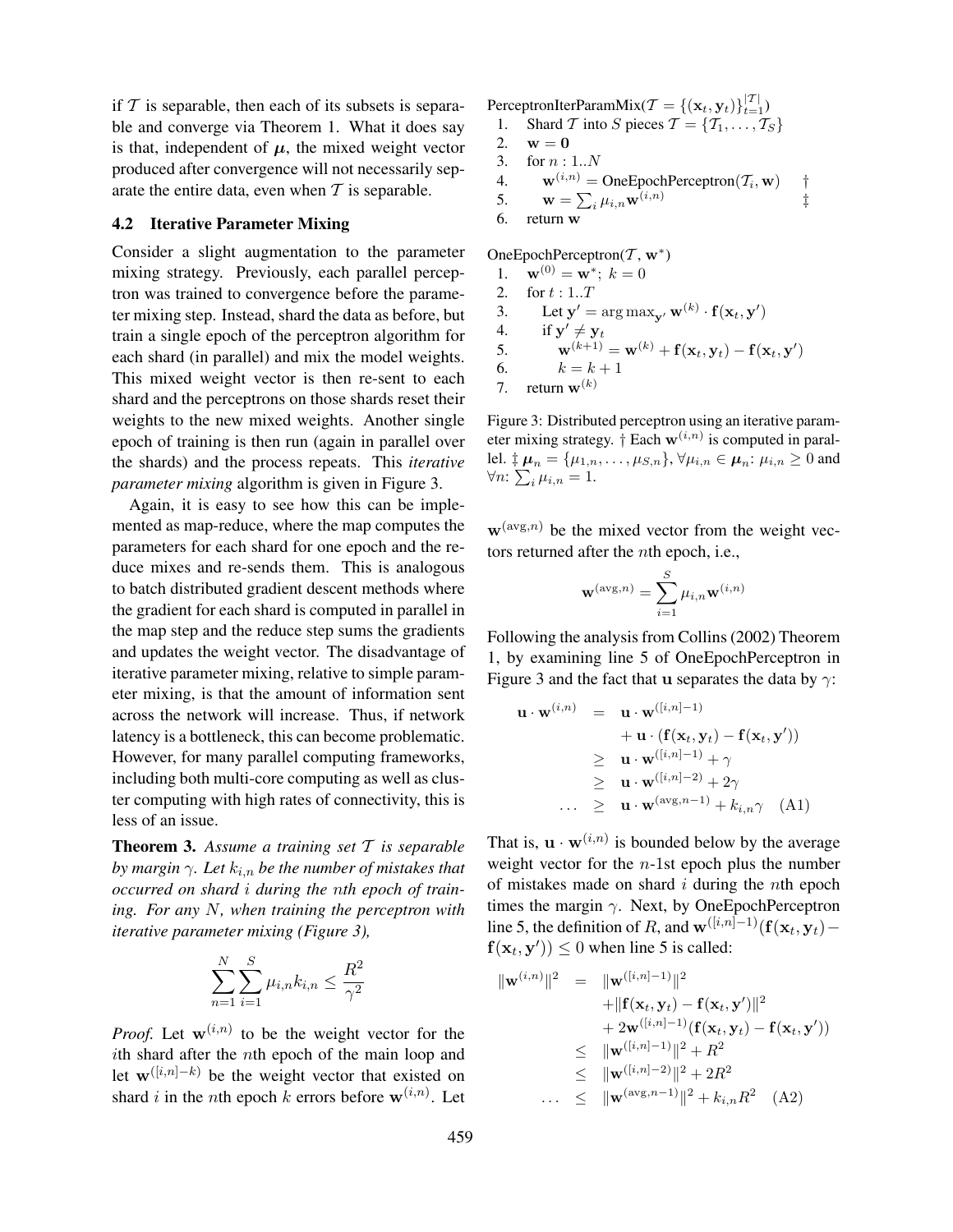That is, the squared L2-norm of a shards weight vector is bounded above by the same value for the average weight vector of the  $n-1$ st epoch and the number of mistakes made on that shard during the nth epoch times  $R^2$ .

Using A1/A2 we prove two inductive hypotheses:

$$
\mathbf{u} \cdot \mathbf{w}^{(\text{avg}, N)} \ge \sum_{n=1}^{N} \sum_{i=1}^{S} \mu_{i,n} k_{i,n} \gamma \qquad \text{(IH1)}
$$

$$
\|\mathbf{w}^{(\text{avg}, N)}\|^2 \le \sum_{n=1}^{N} \sum_{i=1}^{S} \mu_{i,n} k_{i,n} R^2 \qquad \text{(IH2)}
$$

IH1 implies  $\|\mathbf{w}^{(\text{avg},N)}\| \ge \sum_{n=1}^{N} \sum_{i=1}^{S} \mu_{i,n} k_{i,n} \gamma$ since  $\mathbf{u} \cdot \mathbf{w} \le ||\mathbf{u}|| ||\mathbf{w}||$  and  $||\mathbf{u}|| = 1$ .

 $n=1$   $i=1$ 

The base case is  $w^{(\text{avg},1)}$ , where we can observe:

$$
\mathbf{u} \cdot \mathbf{w}^{\text{avg},1} = \sum_{i=1}^{S} \mu_{i,1} \mathbf{u} \cdot \mathbf{w}^{(i,1)} \ge \sum_{i=1}^{S} \mu_{i,1} k_{i,1} \gamma
$$

using A1 and the fact that  $\mathbf{w}^{(\text{avg},0)} = \mathbf{0}$  for the second step. For the IH2 base case we can write:

$$
\|\mathbf{w}^{(\text{avg},1)}\|^2 = \left\|\sum_{i=1}^S \mu_{i,1} \mathbf{w}^{(i,1)}\right\|^2
$$
  

$$
\leq \sum_{i=1}^S \mu_{i,1} \|\mathbf{w}^{(i,1)}\|^2 \leq \sum_{i=1}^S \mu_{i,1} k_{i,1} R^2
$$

The first inequality is Jensen's inequality, and the second is true by A2 and  $\|\mathbf{w}^{(\text{avg},0)}\|^2 = 0$ .

Proceeding to the general case,  $\mathbf{w}^{(\text{avg},N)}$ :

$$
\mathbf{u} \cdot \mathbf{w}^{(\text{avg}, N)} = \sum_{i=1}^{S} \mu_{i,N} (\mathbf{u} \cdot \mathbf{w}^{(i,N)})
$$
  
\n
$$
\geq \sum_{i=1}^{S} \mu_{i,N} (\mathbf{u} \cdot \mathbf{w}^{(\text{avg}, N-1)} + k_{i,N} \gamma)
$$
  
\n
$$
= \mathbf{u} \cdot \mathbf{w}^{(\text{avg}, N-1)} + \sum_{i=1}^{S} \mu_{i,N} k_{i,N} \gamma
$$
  
\n
$$
\geq \left[ \sum_{n=1}^{N-1} \sum_{i=1}^{S} \mu_{i,n} k_{i,n} \gamma \right] + \sum_{i=1}^{S} \mu_{i,N} k_{i,N}
$$
  
\n
$$
= \sum_{n=1}^{N} \sum_{i=1}^{S} \mu_{i,n} k_{i,n} \gamma
$$

The first inequality uses A1, the second step  $\sum_i \mu_{i,N} = 1$  and the second inequality the inductive hypothesis IH1. For IH2, in the general case, we can write:

$$
\|\mathbf{w}^{(\text{avg},N)}\|^2 \leq \sum_{i=1}^S \mu_{i,N} \|\mathbf{w}^{(i,N)}\|^2
$$
  
\n
$$
\leq \sum_{i=1}^S \mu_{i,N} (\|\mathbf{w}^{(\text{avg},N-1)}\|^2 + k_{i,N} R^2)
$$
  
\n
$$
= \|\mathbf{w}^{(\text{avg},N-1)}\|^2 + \sum_{i=1}^S \mu_{i,N} k_{i,N} R^2
$$
  
\n
$$
\leq \left[\sum_{n=1}^{N-1} \sum_{i=1}^S \mu_{i,n} k_{i,n} R^2\right] + \sum_{i=1}^S \mu_{i,N} k_{i,N} R^2
$$
  
\n
$$
= \sum_{n=1}^N \sum_{i=1}^S \mu_{i,n} k_{i,n} R^2
$$

The first inequality is Jensen's, the second A2, and the third the inductive hypothesis IH2. Putting together IH1, IH2 and  $\|\mathbf{w}^{(\text{avg},N)}\| \geq \mathbf{u} \cdot \mathbf{w}^{(\text{avg},N)}$ :

$$
\left[\sum_{n=1}^{N} \sum_{i=1}^{S} \mu_{i,n} k_{i,n}\right]^2 \gamma^2 \le \left[\sum_{n=1}^{N} \sum_{i=1}^{S} \mu_{i,n} k_{i,n}\right] R^2
$$
\nwhich yields:

\n
$$
\sum_{i=1}^{N} \sum_{i=1}^{S} \mu_{i,n} k_{i,n} \le \frac{R^2}{N}
$$

which yields:  $\sum_{n=1}^{N} \sum_{i=1}^{S} \mu_{i,n} k_{i,n} \leq \frac{R^2}{\gamma^2}$  $\Box$  $\overline{\gamma^2}$ 

#### 4.3 Analysis

If we set each  $\mu_n$  to be the uniform mixture,  $\mu_{i,n} =$ 1/S, then *Theorem 3 guarantees convergence to a separating hyperplane.* If  $\sum_{i=1}^{S} \mu_{i,n} k_{i,n} = 0$ , then the previous weight vector already separated the data. Otherwise,  $\sum_{n=1}^{N} \sum_{i=1}^{S} \mu_{i,n} k_{i,n}$  is still increasing, but is bounded and cannot increase indefinitely. Also note that if  $S = 1$ , then  $\mu_{1,n}$  must equal 1 for all  $n$  and this bound is identical to Theorem 1.

However, we are mainly concerned with how fast convergence occurs, which is directly related to the number of training epochs each algorithm must run, i.e., N in Figure 1 and Figure 3. For the nondistributed variant of the perceptron we can say that  $N_{\text{non-dist}} \leq R^2/\gamma^2$  since in the worst case a single mistake happens on each epoch.<sup>2</sup> For the distributed case, consider setting  $\mu_{i,n} = k_{i,n}/k_n$ , where  $k_n =$  $\sum_{i} k_{i,n}$ . That is, we mix parameters proportional to the number of errors each made during the previous epoch. Theorem 3 still implies convergence to a separating hyperplane with this choice. Further, we can

<sup>&</sup>lt;sup>2</sup>It is not hard to derive such degenerate cases.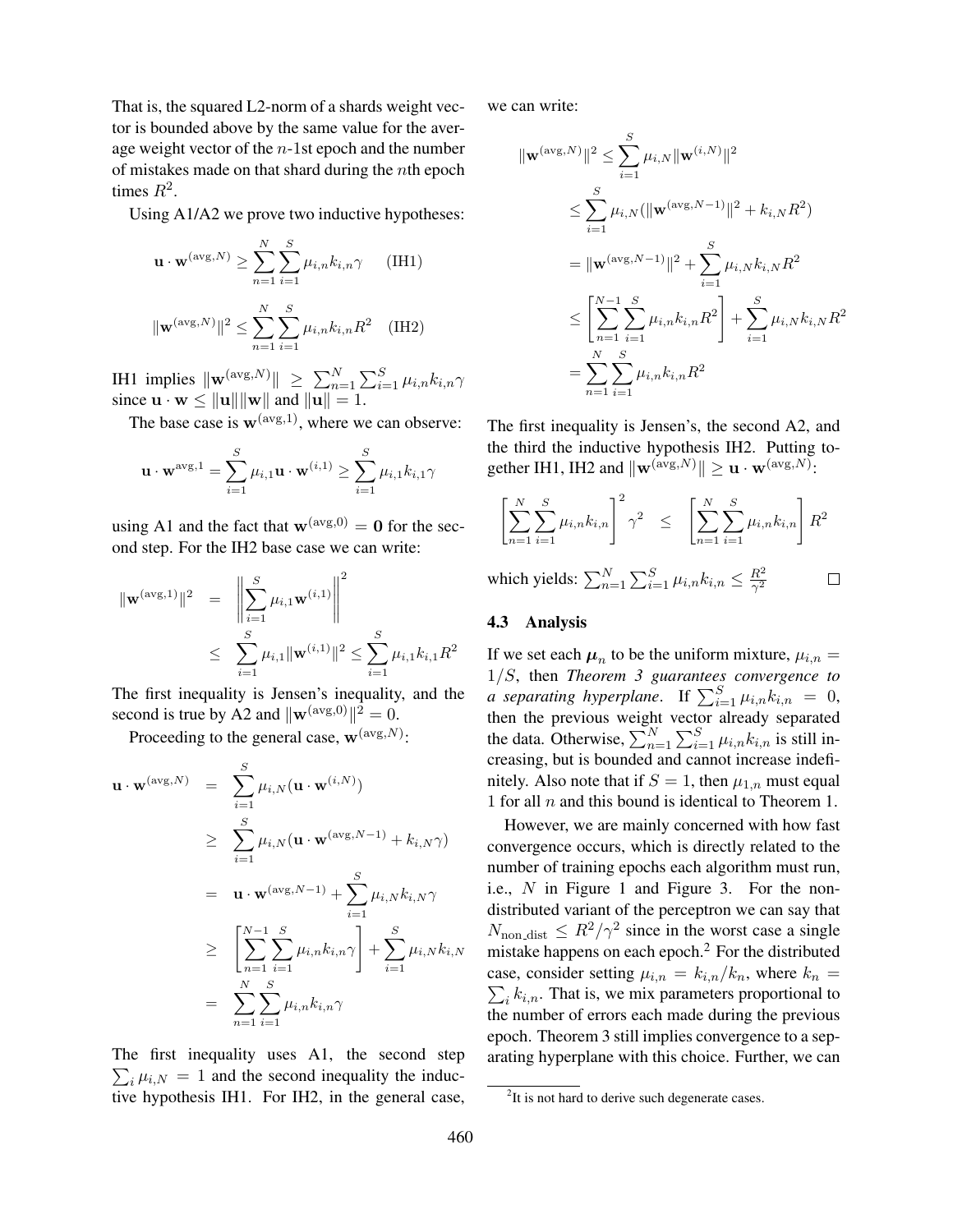bound the required number of epochs  $N_{\text{dist}}$ :

$$
N_{\text{dist}} \le \sum_{n=1}^{N_{\text{dist}}} \prod_{i=1}^{S} [k_{i,n}]^{\frac{k_{i,n}}{k_n}} \le \sum_{n=1}^{N_{\text{dist}}} \sum_{i=1}^{S} \frac{k_{i,n}}{k_n} k_{i,n} \le \frac{R^2}{\gamma^2}
$$

Ignoring when all  $k_{i,n}$  are zero (since the algorithm will have converged), the first inequality is true since either  $k_{i,n} \geq 1$ , implying that  $[k_{i,n}]^{k_{i,n}/k_n} \geq 1$ , or  $k_{i,n} = 0$  and  $[k_{i,n}]^{k_{i,n}/k_n} = 1$ . The second inequality is true by the generalized arithmetic-geometric mean inequality and the final inequality is Theorem 3. Thus, the worst-case number of epochs is identical for both the regular and distributed perceptron – but the distributed perceptron can theoretically process each epoch  $S$  times faster. This observation holds only for cases where  $\mu_{i,n} > 0$  when  $k_{i,n} \ge 1$  and  $\mu_{i,n} = 0$  when  $k_{i,n} = 0$ , which does not include uniform mixing.

## 5 Experiments

To investigate the distributed perceptron strategies discussed in Section 4 we look at two structured prediction tasks – named entity recognition and dependency parsing. We compare up to four systems:

- 1. Serial (All Data): This is the classifier returned if trained serially on all the available data.
- 2. Serial (Sub Sampling): Shard the data, select one shard randomly and train serially.
- 3. Parallel (Parameter Mix): Parallel strategy discussed in Section 4.1 with uniform mixing.
- 4. Parallel (Iterative Parameter Mix): Parallel strategy discussed in Section 4.2 with uniform mixing (Section 5.1 looks at mixing strategies).

For all four systems we compare results for both the standard perceptron algorithm as well as the averaged perceptron algorithm (Collins, 2002).

We report the final test set metrics of the converged classifiers to determine whether any loss in accuracy is observed as a consequence of distributed training strategies. We define convergence as either: 1) the training set is separated, or 2) the training set performance measure (accuracy, f-measure, etc.) does not change by more than some pre-defined threshold on three consecutive epochs. As with most real world data sets, convergence by training set separation was rarely observed, though in both cases training set accuracies approached 100%. For both tasks we also plot test set metrics relative to the user wall-clock taken to obtain the classifier. The results were computed by collecting the metrics at the end of each epoch for every classifier. All experiments used 10 shards (Section 5.1 looks at convergence relative to different shard size).

Our first experiment is a named-entity recognition task using the English data from the CoNLL 2003 shared-task (Tjong Kim Sang and De Meulder, 2003). The task is to detect entities in sentences and label them as one of four types: people, organizations, locations or miscellaneous. For our experiments we used the entire training set (14041 sentences) and evaluated on the official development set (3250 sentences). We used a straight-forward IOB label encoding with a 1st order Markov factorization. Our feature set consisted of predicates extracted over word identities, word affixes, orthography, part-of-speech tags and corresponding concatenations. The evaluation metric used was micro f-measure over the four entity class types.

Results are given in Figure 4. There are a number of things to observe here: 1) training on a single shard clearly provides inferior performance to training on all data, 2) the simple parameter mixing strategy improves upon a single shard, but does not meet the performance of training on all data, 3) iterative parameter mixing achieves performance as good as or better than training serially on all the data, and 4) the distributed algorithms return better classifiers much quicker than training serially on all the data. This is true regardless of whether the underlying algorithm is the regular or the averaged perceptron. Point 3 deserves more discussion. In particular, the iterative parameter mixing strategy has a higher final f-measure than training on all the data serially than the standard perceptron (f-measure of 87.9 vs. 85.8). We suspect this happens for two reasons. First, the parameter mixing has a bagging like effect which helps to reduce the variance of the per-shard classifiers (Breiman, 1996). Second, the fact that parameter mixing is just a form of parameter averaging perhaps has the same effect as the averaged perceptron.

Our second set of experiments looked at the much more computationally intensive task of dependency parsing. We used the Prague Dependency Treebank (PDT) (Hajič et al., 2001), which is a Czech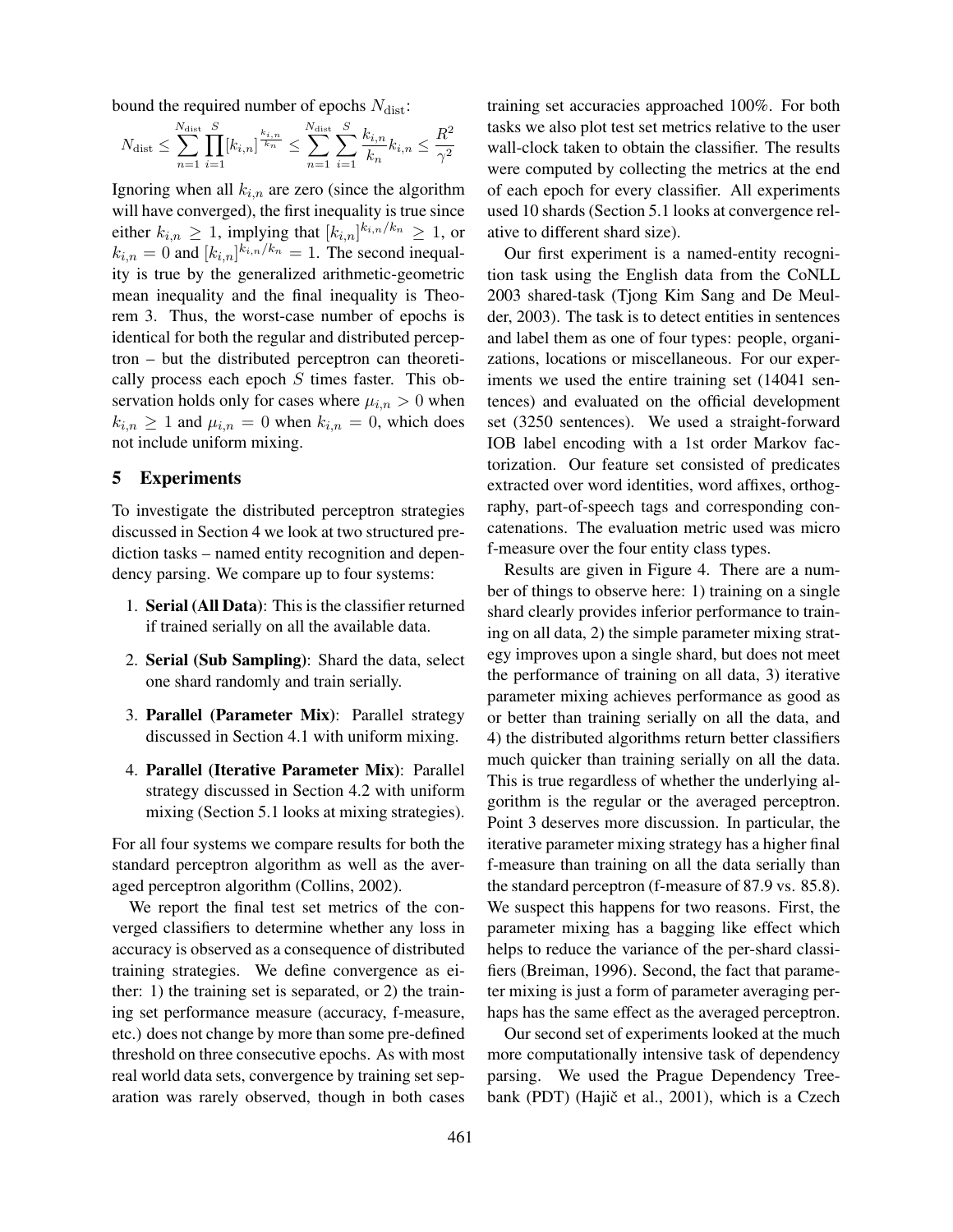

Figure 4: NER experiments. Upper figures plot test data f-measure versus wall clock for both regular perceptron (left) and averaged perceptron (right). Lower table is f-measure for converged models.

language treebank and currently one of the largest dependency treebanks in existence. We used the CoNLL-X training (72703 sentences) and testing splits (365 sentences) of this data (Buchholz and Marsi, 2006) and dependency parsing models based on McDonald and Pereira (2006) which factors features over pairs of dependency arcs in a tree. To parse all the sentences in the PDT, one must use a non-projective parsing algorithm, which is a known NP-complete inference problem when not assuming strong independence assumptions. Thus, the use of approximate inference techniques is common in order to find the highest weighted tree for a sentence. We use the approximate parsing algorithm given in McDonald and Pereira (2006), which runs in time roughly cubic in sentence length. To train such a model is computationally expensive and can take on the order of days to train on a single machine.

Unlabeled attachment scores (Buchholz and Marsi, 2006) are given in Figure 5. The same trends are seen for dependency parsing that are seen for named-entity recognition. That is, iterative parameter mixing learns classifiers faster and has a final accuracy as good as or better than training serially on all data. Again we see that the iterative parameter mixing model returns a more accurate classifier than the regular perceptron, but at about the same level as the averaged perceptron.

#### 5.1 Convergence Properties

Section 4.3 suggests that different weighting strategies can lead to different convergence properties, in particular with respect to the number of epochs. For the named-entity recognition task we ran four experiments comparing two different mixing strategies – uniform mixing  $(\mu_{i,n}=1/S)$  and error mixing  $(\mu_{i,n}=k_{i,n}/k_n)$  – each with two shard sizes –  $S = 10$  and  $S = 100$ . Figure 6 plots the number of training errors per epoch for each strategy.

We can make a couple observations. First, the mixing strategy makes little difference. The reason being that the number of observed errors per epoch is roughly uniform across shards, making both strategies ultimately equivalent. The other observation is that increasing the number of shards can slow down convergence when viewed relative to epochs<sup>3</sup>. Again, this appears in contradiction to the analysis in Section 4.3, which, at least for the case of error weighted mixtures, implied that the number of epochs to convergence was independent of the number of shards. But that analysis was based on worst-case scenarios where a single error occurs on a single shard at each epoch, which is unlikely to occur in real world data. Instead, consider the uni-

 $3$ As opposed to raw wall-clock/CPU time, which benefits from faster epochs the more shards there are.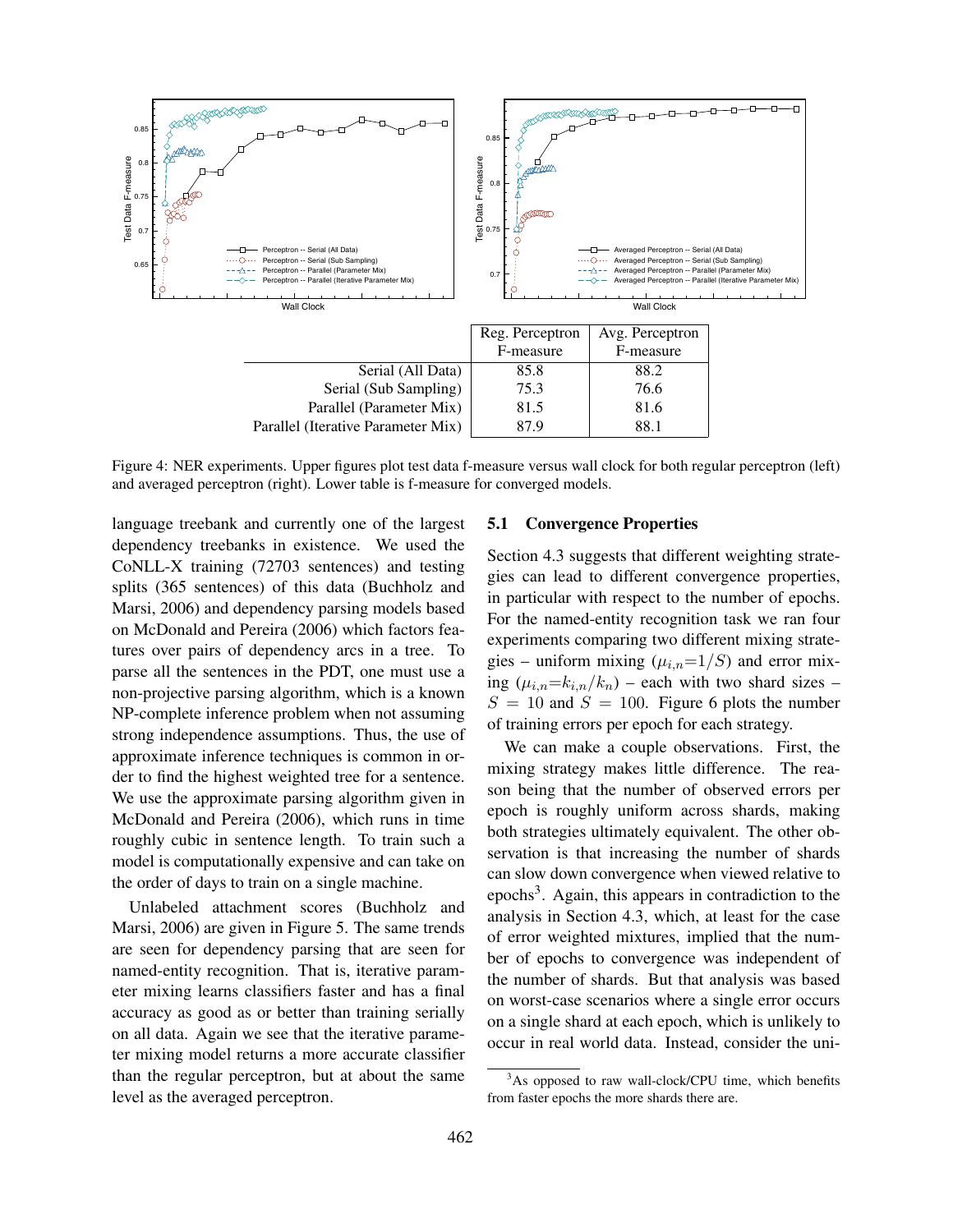

Figure 5: Dependency Parsing experiments. Upper figures plot test data unlabeled attachment score versus wall clock for both regular perceptron (left) and averaged perceptron (right). Lower table is unlabeled attachment score for converged models.



Figure 6: Training errors per epoch for different shard size and parameter mixing strategies.

form mixture case. Theorem 3 implies:

$$
\sum_{n=1}^{N} \sum_{i=1}^{S} \frac{k_{i,n}}{S} \le \frac{R^2}{\gamma^2} \quad \Longrightarrow \quad \sum_{n=1}^{N} \sum_{i=1}^{S} k_{i,n} \le S \times \frac{R^2}{\gamma^2}
$$

Thus, for cases where training errors are uniformly distributed across shards, it is possible that, in the worst-case, convergence may slow proportional the the number of shards. This implies a trade-off between slower convergence and quicker epochs when selecting a large number of shards. In fact, we observed a tipping point for our experiments in which increasing the number of shards began to have an adverse effect on training times, which for the namedentity experiments occurred around 25-50 shards. This is both due to reasons described in this section as well as the added overhead of maintaining and summing multiple high-dimensional weight vectors after each distributed epoch.

It is worth pointing out that a linear term  $S$  in the convergence bound above is similar to convergence/regret bounds for asynchronous distributed online learning, which typically have bounds linear in the asynchronous delay (Mesterharm, 2005; Zinkevich et al., 2009). This delay will be on average roughly equal to the number of shards S.

#### 6 Conclusions

In this paper we have investigated distributing the structured perceptron via simple parameter mixing strategies. Our analysis shows that an iterative parameter mixing strategy is both guaranteed to separate the data (if possible) and significantly reduces the time required to train high accuracy classifiers. However, there is a trade-off between increasing training times through distributed computation and slower convergence relative to the number of shards. Finally, we note that using similar proofs to those given in this paper, it is possible to provide theoretical guarantees for distributed online passive aggressive learning (Crammer et al., 2006), which is a form of large-margin perceptron learning. Unfortunately space limitations prevent exploration here.

Acknowledgements: We thank Mehryar Mohri, Fernando Periera, Mark Dredze and the three anonymous reviews for their helpful comments on this work.